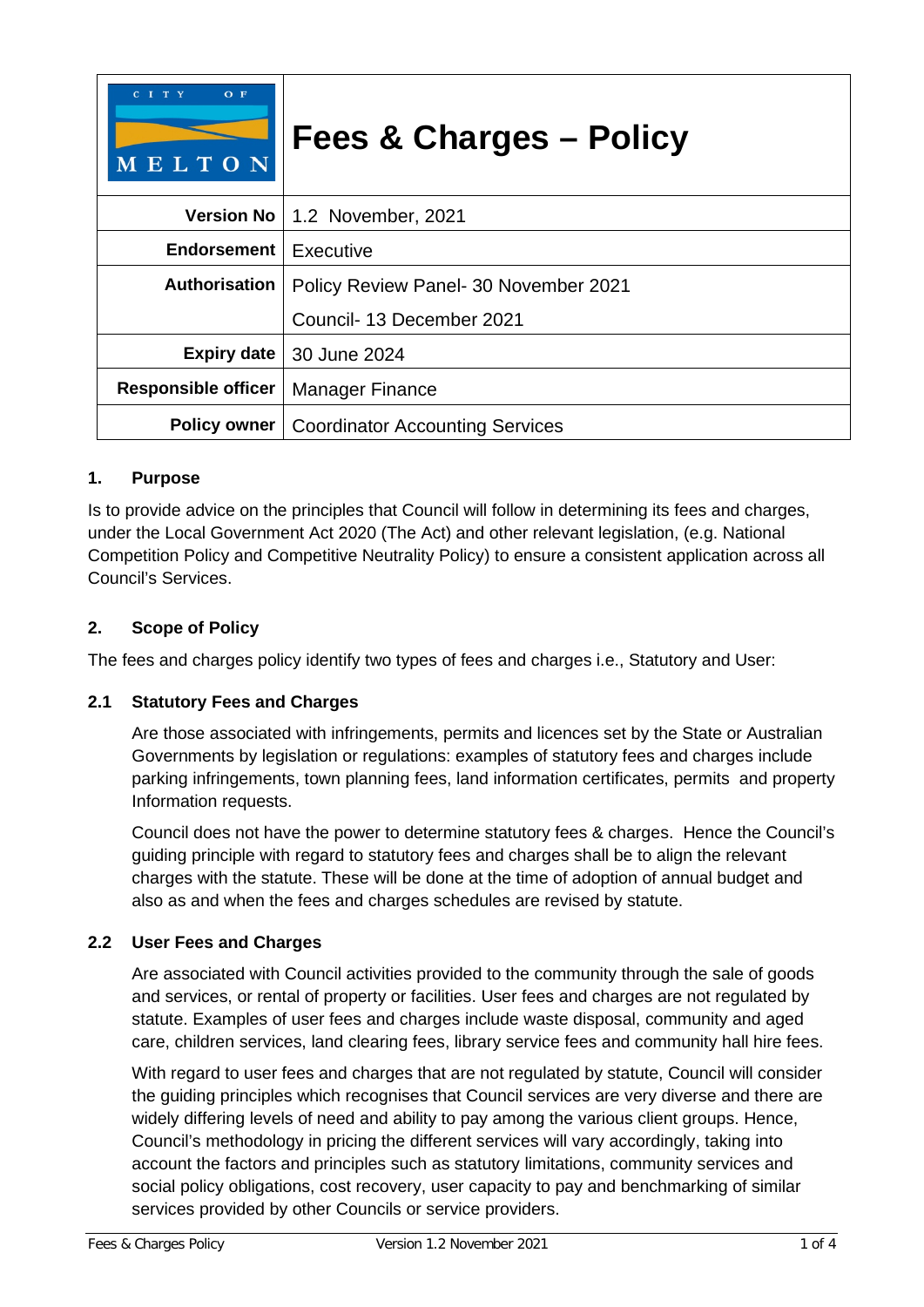This will enable the Council to meet its objectives for the services to the community according to the Council plan.

# **3. Definitions**

| <b>Word/Term</b>                                                              | <b>Definition</b>                                                                                                                                                                                                                                              |
|-------------------------------------------------------------------------------|----------------------------------------------------------------------------------------------------------------------------------------------------------------------------------------------------------------------------------------------------------------|
| Benchmarking                                                                  | Benchmarking involves measuring the performance of your<br>business against a competitor in the same market. Comparing<br>your business to others is a valuable way of improving your<br>understanding of your business performance and potential.             |
| Service Performance<br><b>Principles</b>                                      | The Service Performance Principles are series of standards; a<br>local government entity should meet in relation to quality, cost,<br>needs of the community etc as outlined in Section 106 of the<br>Local Government Act 2020.                               |
| The Act                                                                       | The Local Government Act 2020                                                                                                                                                                                                                                  |
| <b>National Competition</b><br>Policy/Competitive<br><b>Neutrality Policy</b> | Refers to a set of federal government policies introduced in<br>Australia with the aim of promoting economic reform to ensure<br>that Government businesses do not enjoy any net competitive<br>advantage simply as a result of their public sector ownership. |
| VAGO                                                                          | Victorian Auditor General's Office.                                                                                                                                                                                                                            |

# **4. Policy Statement**

The policy statement includes the following guiding principles. These are described in detail in the Council's Fees and Charges Procedure & Guidelines.

- Cost reflective pricing and future considerations.
- Community expectations and equity values.
- Service Performance Principles.
- Compliance with the Competition and Consumer Act 2010 and the
- National Competition Policy requirements pricing.

Services are to be provided on the basis of one of the following pricing methodologies. These pricing methodologies are described in detail in the Melton City Council Revenue and Rating Plan 2021/22 to 2025/26.

- Market pricing
- Full costs recovery pricing
- Subsidised or accessible pricing.
- Disincentive pricing

To implement the policy each department within Council is required to review their individual fees and charges in accordance with fees and charges review procedure. In summary, this involves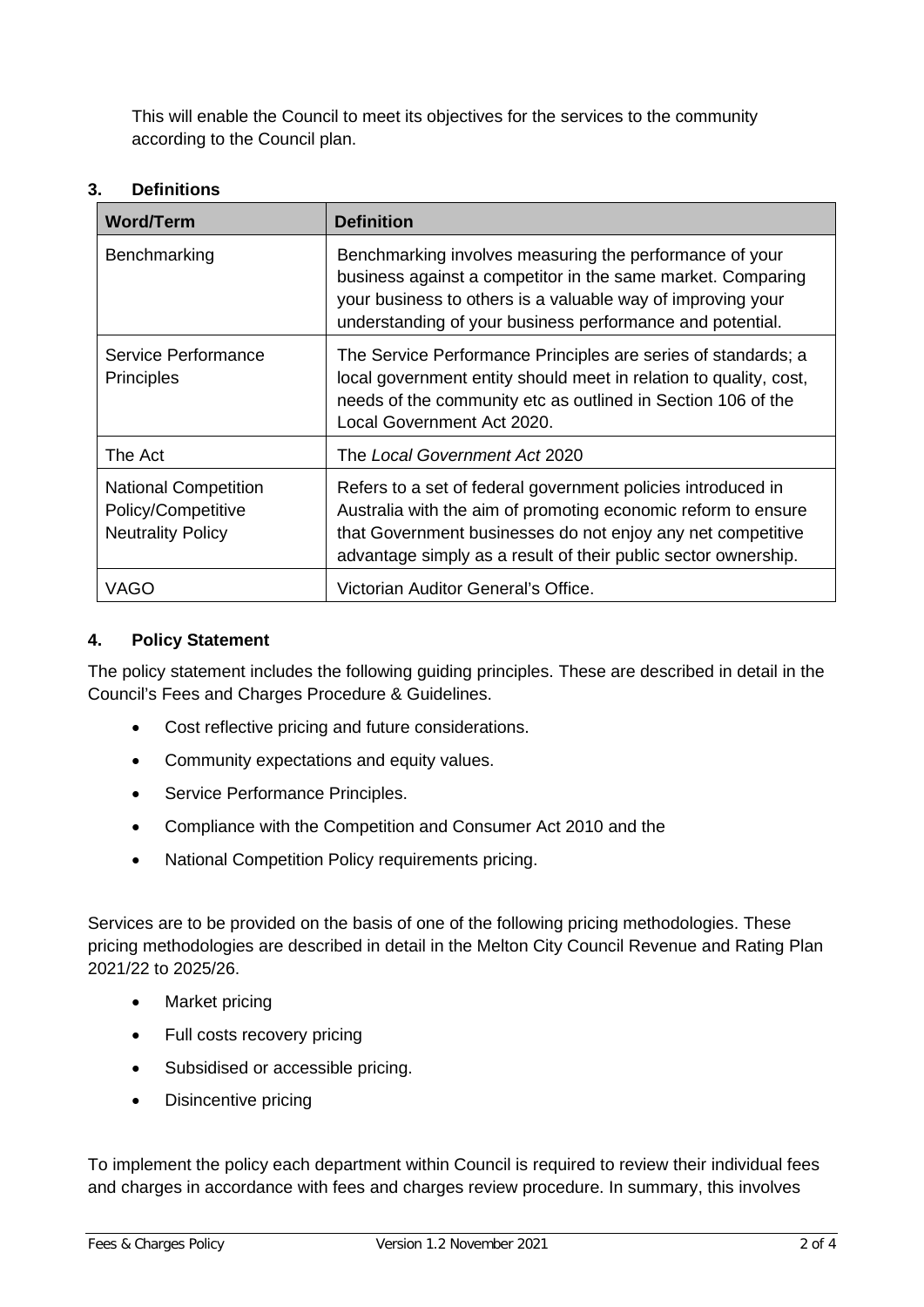following the 5 step process outlined below which are described in detailed in the fees and charges review procedure and guidelines.

Every business unit within the Council that provide goods and services to the public for a fee will be required to:

- 1. Adopt the appropriate pricing regime for the goods and services provided and articulate the rationale for the basis adopted.
- 2. Choose the appropriate pricing methodology for the service.
- 3. Comply with Competition and Consumer Act and Competitive Neutrality Policy and Guidelines.
- 4. Establish prices for new services and/or review current price in the Fees and Charges Module which feeds into the fees and charges schedule to be included in the Annual Budget document.
- 5. Update the revised charges in the Fees and Charges Module which feeds into the fees and charges schedule to be included in the Annual Budget document.

#### **5. Accountability**

| 5.1 | <b>General Managers</b>                                                                                                                                                |  |  |
|-----|------------------------------------------------------------------------------------------------------------------------------------------------------------------------|--|--|
|     | Ensure that all business units adopt the fees and charges policy in determining the fees<br>٠<br>and charges for goods and services supplied to their customers.       |  |  |
|     | Review the social, economic, political, financial and environmental impact of any<br>$\bullet$<br>increase in fees and charges.                                        |  |  |
| 5.2 | <b>Managers</b>                                                                                                                                                        |  |  |
|     | Undertaking an annual review of all fees and charges in accordance with the fees and<br>$\bullet$<br>charges policy and procedure and guidelines.                      |  |  |
|     | Identifying any new fees and charges that should apply and seek approval from<br>$\bullet$<br>Executive to include in the fees and charges schedule.                   |  |  |
|     | Updating and ratifying fees and charges in the Fees and Charges Module for inclusion<br>$\bullet$<br>in the Annual Budget document.                                    |  |  |
| 5.3 | <b>All council officers</b>                                                                                                                                            |  |  |
|     | Providing accurate information to facilitate an annual review of all fees and charges in<br>٠<br>accordance with the fees and charges policy and procedure guidelines. |  |  |
|     | Ensuring that the new fees are in place at the date the budget is formally adopted.                                                                                    |  |  |

#### **6. Responsibility for Admistration of Policy**

| 6.1 | <b>Manager Finance</b>                                                                                            |  |
|-----|-------------------------------------------------------------------------------------------------------------------|--|
|     | Responsible for administering this policy<br>$\bullet$                                                            |  |
| 6.2 | <b>Coordinator Accounting Services</b>                                                                            |  |
|     | Responsible for providing professional advice and guidance to all staff regarding<br>this procedure & guidelines. |  |